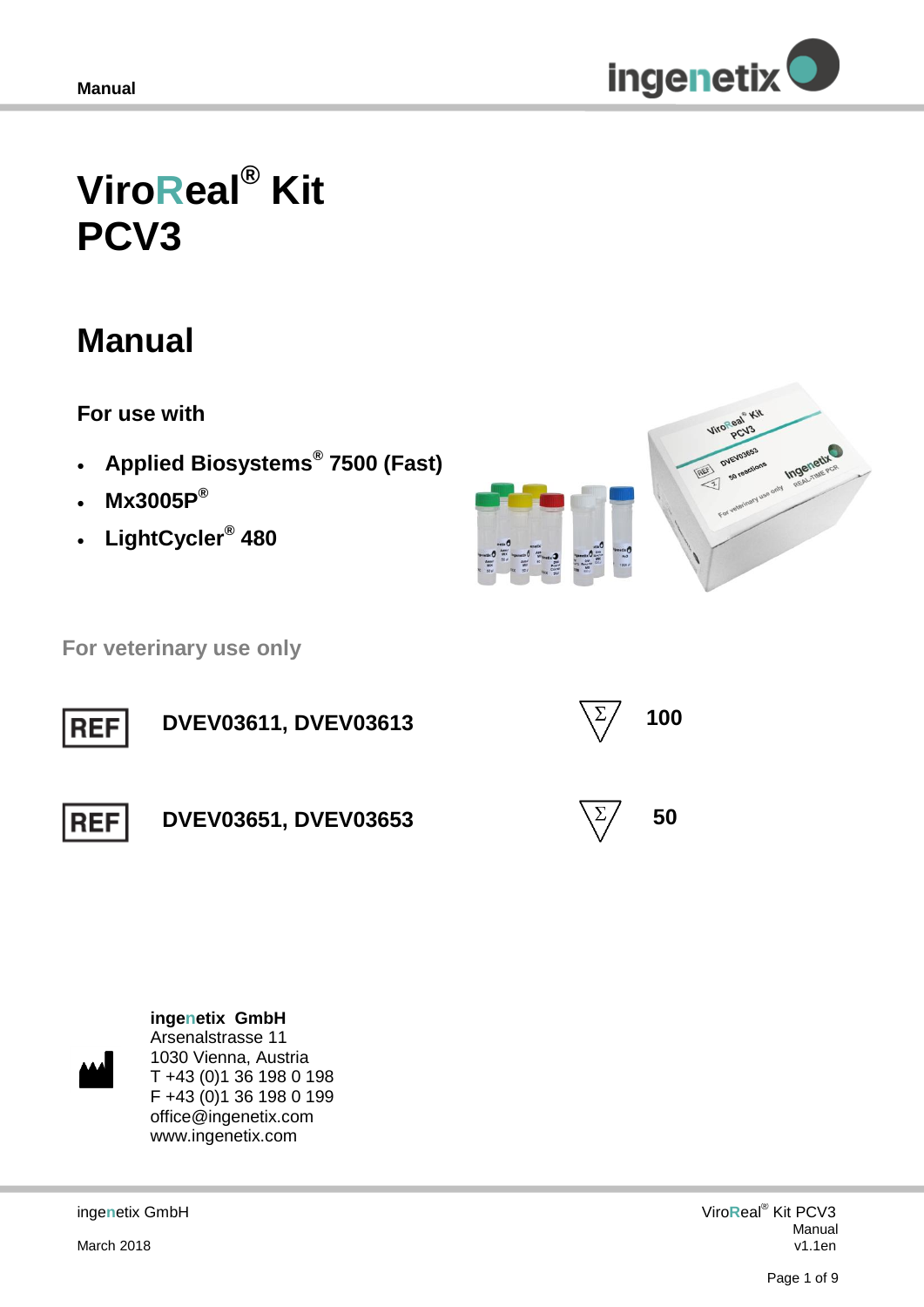

## Index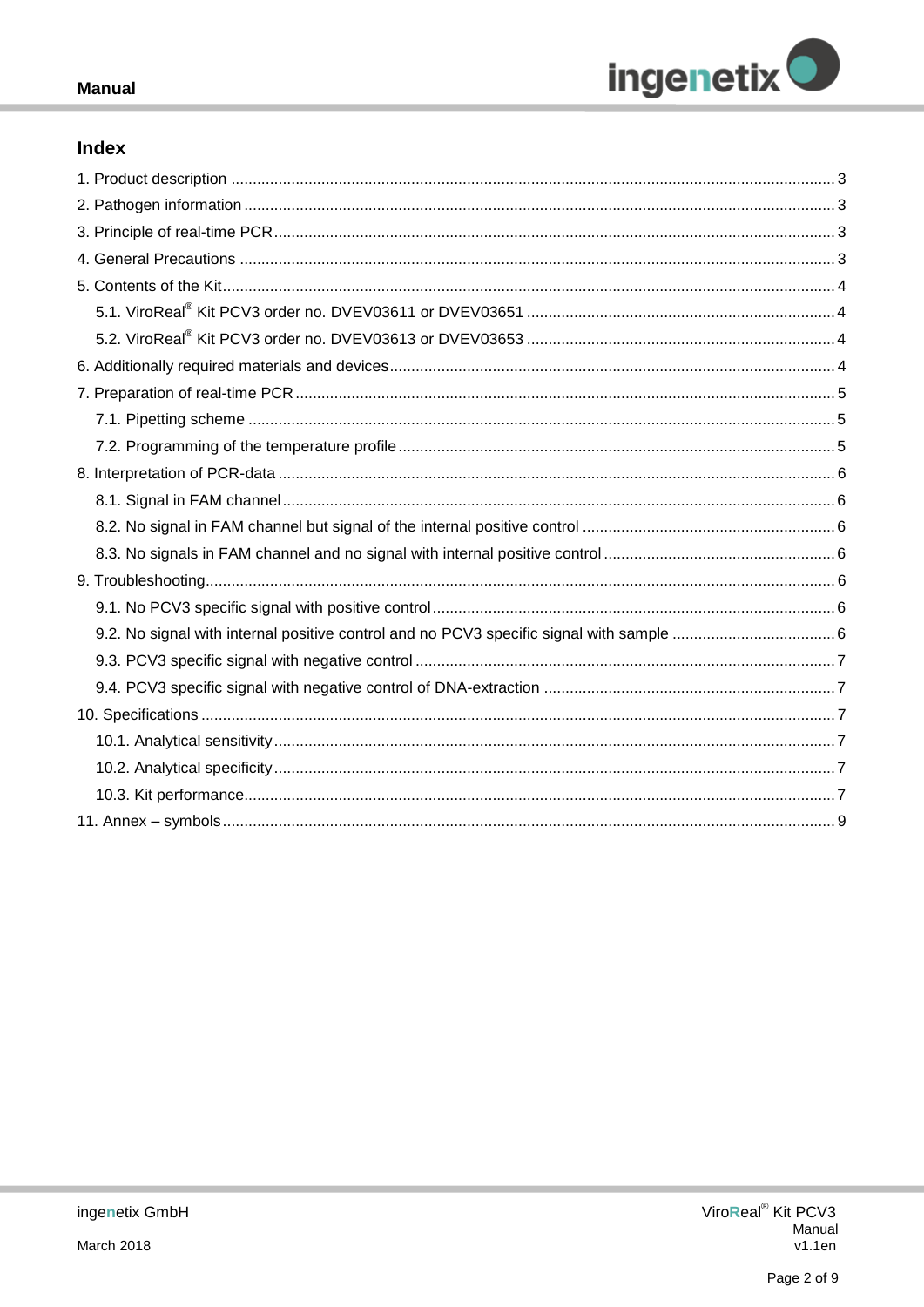

#### <span id="page-2-0"></span>**1. Product description**

Viro**R**eal® Kit PCV3 is a real-time PCR assay for detection of DNA of the porcine circovirus type 3 (PCV3). This test was developed for the Applied Biosystems® 7500 (Fast) instrument (Thermo Fisher Scientific), but is also suitable for other real-time PCR instruments. This test allows the rapid and sensitive detection of DNA of PCV3 from samples purified from serum, oral fluid, swab specimens from respiratory tract and biopsies (e.g. with the QIAamp DNA Mini Kit or QIAamp DSP Virus Kit).

Viro**R**eal® Kit PCV3 detects the capsid gene of the porcine circovirus type 3. A probe-specific amplificationcurve at 530 nm (FAM channel) indicates the amplification of PCV3 specific DNA.

An internal positive control system for detection in VIC/HEX channel, (554 nm, order no. DVEV03611 or DVEV03651) or Cy5 channel (667 nm; order no. DVEV03613 or DVEV03653) excludes false-negative interpretation of results due to inhibition of real-time PCR (see 8. Interpretation of PCR-data).

When using PCR-platforms not validated by inge**n**etix, an evaluation of the multiplex-PCR is recommended. Please be aware that some PCR-platforms have to be calibrated with the corresponding dye before performing multiplex-PCR.

Bacto**R**eal® , Myco**R**eal, Paro**R**eal and Viro**R**eal® Kits are optimized to run under the same thermal cycling conditions. RNA and DNA material can be analysed in one run.

## <span id="page-2-1"></span>**2. Pathogen information**

Porcine circovirus type 3 (PCV3) is a novel circovirus species identified in pigs with porcine dermatitis and nephropathy syndrome (PDNS), reproductive failure, respiratory disease and multi-systemic inflammation. Porcine circovirus is a small, non-enveloped DNA virus that contains a single strand of circular DNA. It belongs to the genus *Circovirus* in the family *Circoviridae*.

#### **References:**

T. G. Phan et al. Detection of a novel circovirus PCV3 in pigs with cardiac and multi-systemic inflammation. Virology Journal (2016) 13:184.

## <span id="page-2-2"></span>**3. Principle of real-time PCR**

A specific DNA sequence of the pathogen genome is amplified and the generated PCR-product is detected by an oligonucleotide-probe labelled with a fluorescent dye. This technology allows for a sequence-specific detection of PCR amplificates.

## <span id="page-2-3"></span>**4. General Precautions**

The user should always pay attention to the following:

- Always include a negative control per PCR-run (water instead of sample).
- Optional: for valid interpretation of results, a negative control should be included during DNA-extraction (for example extraction of water instead of sample material), in order to exclude false-positive results due to contamination with PCV3 DNA during extraction.
- Be careful when handling the positive control.
- Store and extract positive material (specimens, controls and amplicons) separately from all other reagents and add it to the reaction mix in a spatially separated workspace.
- Periodically decontaminate benches and devices.
- Use sterile pipette tips with filters.
- Thaw all components thoroughly at room temperature before starting an assay. When thawed, mix the components and centrifuge briefly.
- For MSDS, see [www.ingenetix.com.](http://www.ingenetix.com/)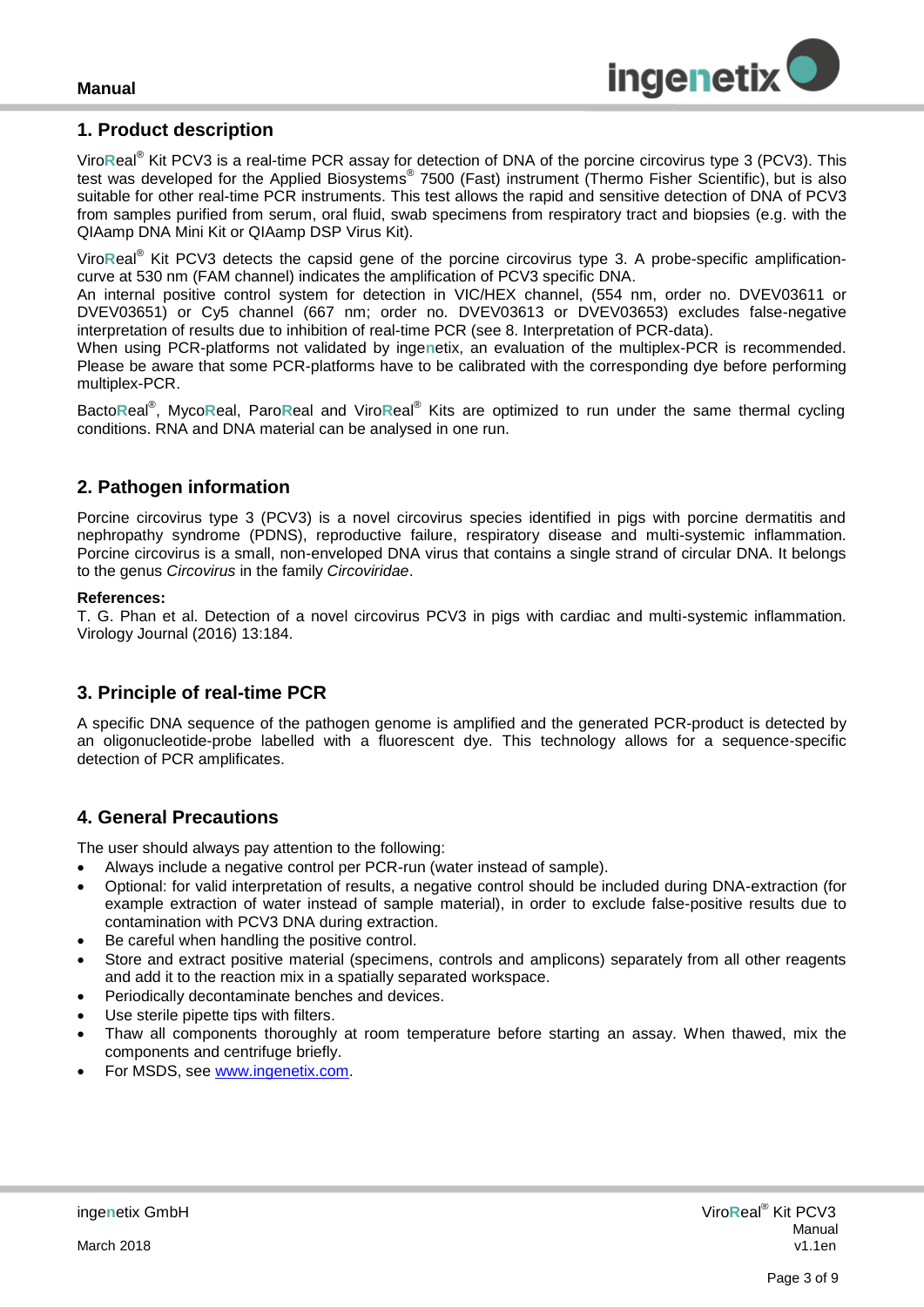## <span id="page-3-0"></span>**5. Contents of the Kit**

## <span id="page-3-1"></span>**5.1. ViroReal® Kit PCV3 order no. DVEV03611 or DVEV03651**

| Labelling                                 | <b>Content</b>                                             | Amount             |                       | <b>Storage</b>                                                                  |
|-------------------------------------------|------------------------------------------------------------|--------------------|-----------------------|---------------------------------------------------------------------------------|
|                                           |                                                            | <b>DVEV03611</b>   | <b>DVEV03651</b>      |                                                                                 |
| PCV3 Assay Mix (green cap)                | Primer and probe (FAM) for<br>detection of PCV3            | $2 \times 50$ µ    | $1 \times 50$ µ       | $-15^{\circ}$ C to $-25^{\circ}$ C                                              |
| CR-1 Assay Mix (yellow cap)               | Primer, probe (VIC/HEX) and<br>target for detection of IPC | $2 \times 50$ µl   | $1 \times 50$ µ       | -15 $^{\circ}$ C to -25 $^{\circ}$ C                                            |
| PCV3 Positive Control (red cap)           | Control-DNA<br>(approx. 10,000 target copies/ul)           | $1 \times 25$ µ    | $1 \times 25$ µl      | $-15^{\circ}$ C to $-25^{\circ}$ C                                              |
| DNA Reaction Mix (white cap) <sup>#</sup> | <b>Reaction Mix</b>                                        | $2 \times 500$ µl  | $1 \times 500$ µl     | -15 $^{\circ}$ C to -25 $^{\circ}$ C until<br>first use, then at $+4^{\circ}$ C |
| Water (blue cap)                          | Water                                                      | $1 \times 1000$ µl | $1 \times 1000 \,\mu$ | $-25^{\circ}$ C to $+4^{\circ}$ C                                               |

#DNA Reaction Mix contains uracil-N glycosylase (UNG)

## <span id="page-3-2"></span>**5.2. ViroReal® Kit PCV3 order no. DVEV03613 or DVEV03653**

| Labelling                                 | <b>Content</b>                                         | Amount              |                         | <b>Storage</b>                                                                  |
|-------------------------------------------|--------------------------------------------------------|---------------------|-------------------------|---------------------------------------------------------------------------------|
|                                           |                                                        | <b>DVEV03613</b>    | <b>DVEV03653</b>        |                                                                                 |
| PCV3 Assay Mix (green cap)                | Primer and probe (FAM) for<br>detection of PCV3        | $2 \times 50$ µ     | $1 \times 50$ µ         | -15 $^{\circ}$ C to -25 $^{\circ}$ C                                            |
| CR-3 Assay Mix (yellow cap)               | Primer, probe (Cy5) and target<br>for detection of IPC | $2 \times 50$ µ     | $1 \times 50 \text{ µ}$ | $-15^{\circ}$ C to $-25^{\circ}$ C                                              |
| PCV3 Positive Control (red cap)           | Control-DNA<br>(approx. 10,000 target copies/µl)       | $1 \times 25$ µl    | $1 \times 25$ µ         | -15 $^{\circ}$ C to -25 $^{\circ}$ C                                            |
| DNA Reaction Mix (white cap) <sup>#</sup> | <b>Reaction Mix</b>                                    | $2 \times 500$ µl   | $1 \times 500$ µl       | -15 $^{\circ}$ C to -25 $^{\circ}$ C until<br>first use, then at $+4^{\circ}$ C |
| Water (blue cap)                          | Water                                                  | $1 \times 1000 \mu$ | $1 \times 1000$ µl      | $-25^{\circ}$ C to $+4^{\circ}$ C                                               |

#DNA Reaction Mix contains uracil-N glycosylase (UNG)

The components of Viro**R**eal® Kit PCV3 are stable until the expiry date stated on the label. Repeated thawing and freezing should be avoided. Please protect kit components from light.

## <span id="page-3-3"></span>**6. Additionally required materials and devices**

- Reagents and devices for DNA-extraction
- Nuclease-free water
- Disposable powder-free gloves
- Pipettes (adjustable)
- Sterile pipette tips with filters
- Vortex mixer
- Desktop centrifuge with rotor for 2 ml reaction tubes
- Real-time PCR instrument which is able to detect and differentiate fluorescence in FAM and VIC/HEX or Cy5 channel
- Appropriate 96 well reaction plates or reaction tubes with corresponding (optical) closing material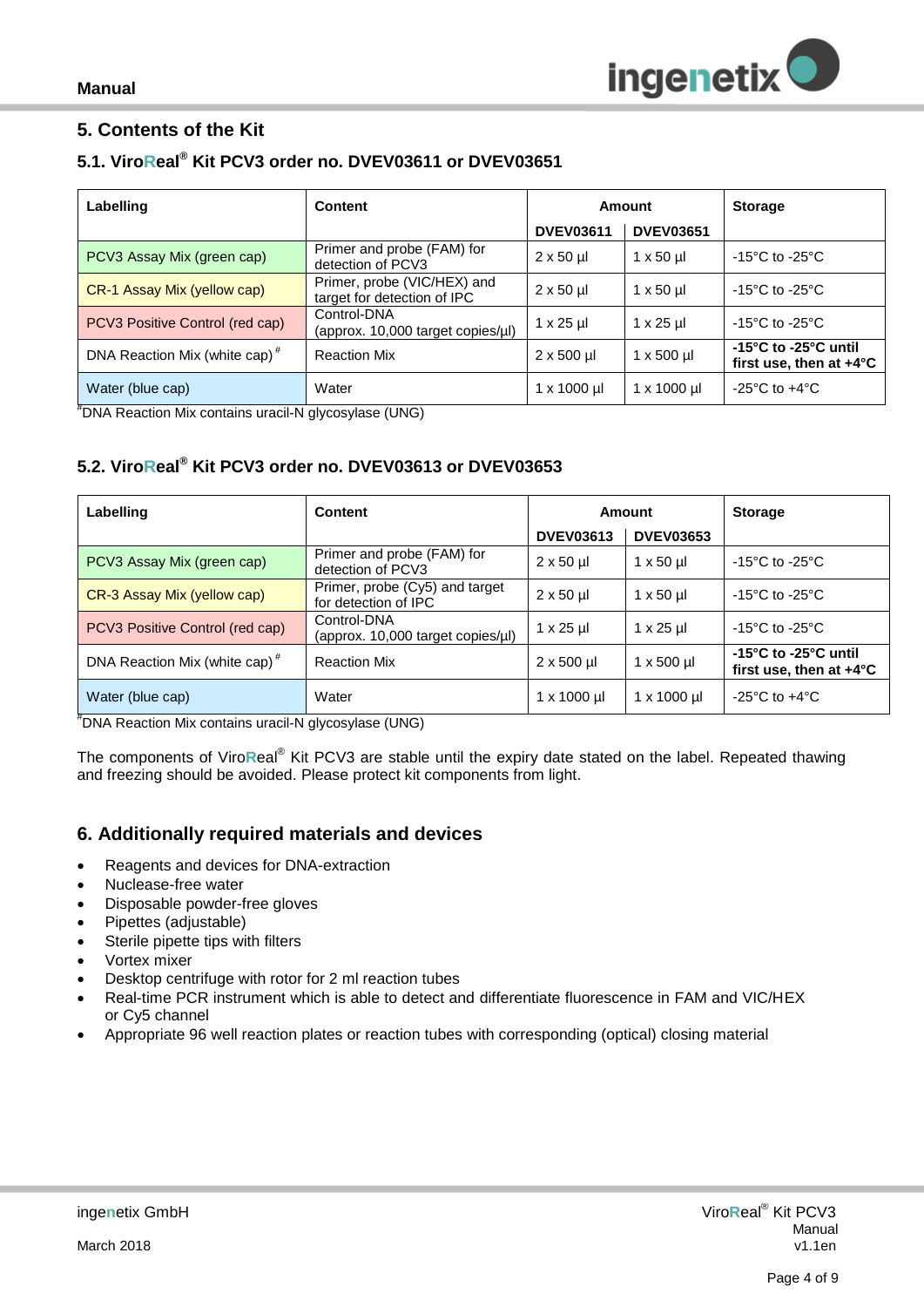

#### <span id="page-4-0"></span>**7. Preparation of real-time PCR**

Please make sure that at least one negative control (water, blue cap), as well as one positive control (red cap) and one extraction negative control (optional, recommended) are included per PCR run. Inge**n**etix highly recommends performing PCR analyses in duplicates, which increases the probability of

detection of the pathogen and facilitates interpretation of results*.*

#### <span id="page-4-1"></span>**7.1. Pipetting scheme**

|                                  |                                | Per sample   |
|----------------------------------|--------------------------------|--------------|
| <b>Preparation of Master Mix</b> | Water*                         | $3.0 \mu$    |
| (mix well)                       | DNA Reaction Mix (2x)          | $10.0$ $\mu$ |
|                                  | PCV3 Assay Mix                 | $1.0$ µl     |
|                                  | <b>CR Assay Mix</b>            | $1.0$ $\mu$  |
|                                  | <b>Total volume Master Mix</b> | $15.0$ $\mu$ |
|                                  |                                |              |
| <b>Preparation of PCR</b>        | <b>Master Mix</b>              | $15.0$ µl    |
|                                  | Sample*                        | $5.0$ ul     |
|                                  | <b>Total volume</b>            | $20.0$ $\mu$ |

 $*1-8$  ul of the sample can be used. When using an amount  $< 5$  ul of the sample, the amount of H<sub>2</sub>O has to be changed accordingly.

**Positive Control:** As positive control please use 1 µl of the PCV3 Positive Control + 4 µl H<sub>2</sub>O. Optional: a 1:10 dilution of the positive control can be used and defined as second standard value (approx. 1000 target copies/µl).

#### <span id="page-4-2"></span>**7.2. Programming of the temperature profile**

Please find further information on programming the real-time PCR instrument in the respective operator's manual. Please be aware that some PCR-platforms have to be calibrated with the corresponding dye before performing multiplex-PCR.

#### **Select dyes:** FAM-TAMRA for detection of PCV3

Cy5-NONE (CR-3 Assay Mix) **or** VIC-TAMRA (CR-1 Assay Mix) for detection of IPC **Select reference dye (passive reference)**: ROX **Sample Volume:** 20 µl **Temperature Profile:** 

| Program 1<br>Cycles: 1<br>Analysis: None | Program 2<br>Cycles: 1<br>Analysis: None | Program 3<br>Cycles: 45<br>Analysis: Quantification<br>Acquisition at 60° | For Applied Biosystems <sup>®</sup> 7500:<br>Ramp speed: Without "fast cycling" parameter                      |
|------------------------------------------|------------------------------------------|---------------------------------------------------------------------------|----------------------------------------------------------------------------------------------------------------|
| $50^{\circ}$ C<br>$2 \text{ min}^*$      | $95^{\circ}$ C<br>20 sec                 | $95^{\circ}$ C<br>5 sec<br>$60^{\circ}$ C<br>1 min                        | For LightCycler <sup>®</sup> 480 instrument:<br>Detection format: 2 Color Hydrolysis Probe<br>(dyes see above) |

**\*Note:** If viral RNA should be also detected in the same PCR run, program 1 has to be prolonged to 15 min at 50°C. This temperature profile can be used for all Bacto**R**eal® , Myco**R**eal, Paro**R**eal, and Viro**R**eal® kits for the detection of DNA or RNA.

March 2018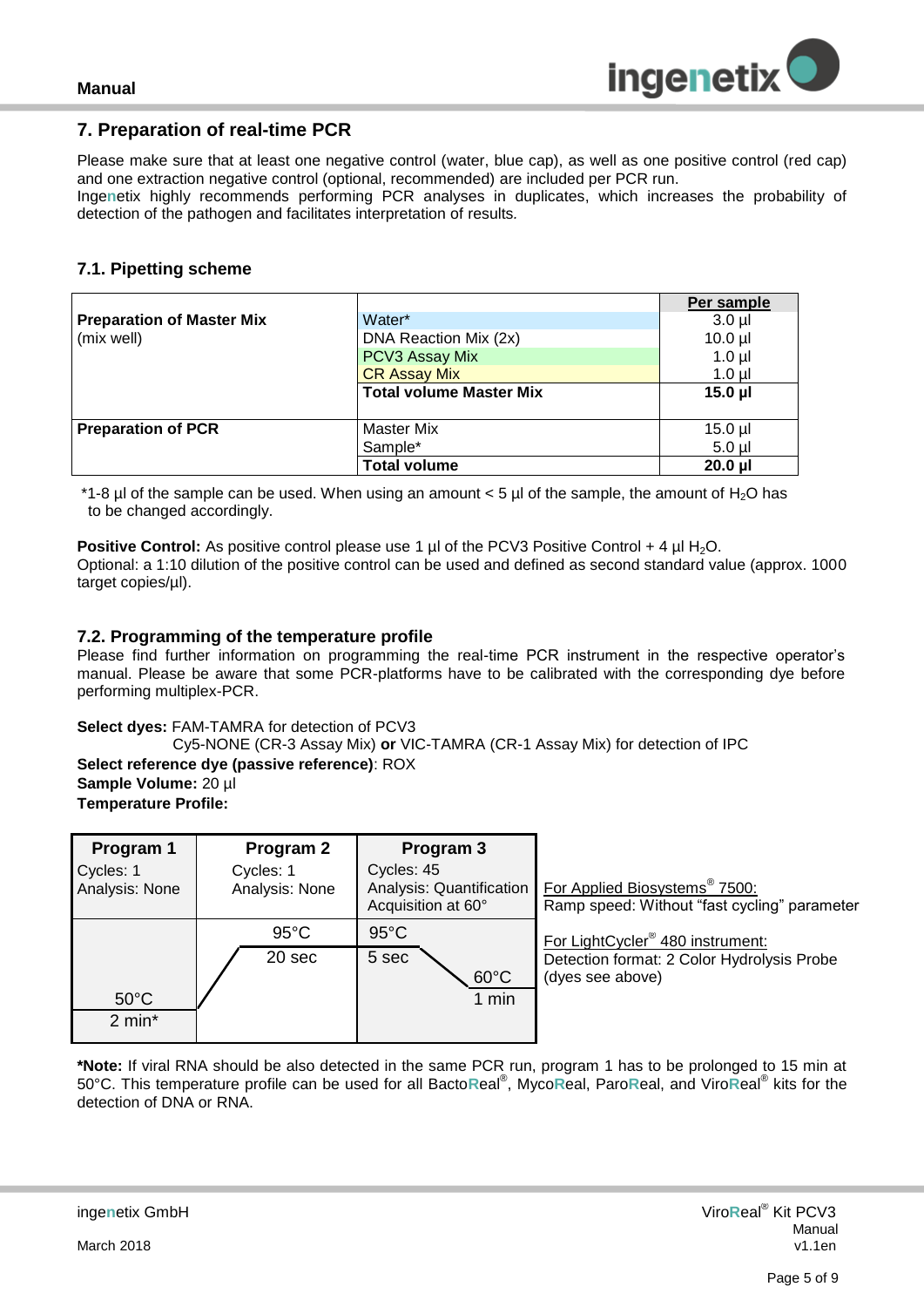#### <span id="page-5-0"></span>**8. Interpretation of PCR-data**

Examples for interpretation of positive reactions are shown in the amplification plots below.

#### **For a valid interpretation, the following criteria must be fulfilled:**

|                                               | Ct/Cp (FAM channel)<br>PCV3 target | Ct/Cp<br><b>IPC</b> target | Interpretation |
|-----------------------------------------------|------------------------------------|----------------------------|----------------|
| Negative control                              | Negative                           | $33.0 \pm 2$               | Valid          |
| Positive control (undiluted, 1 µl/PCR)        | 28.0-31.0                          | $33.0 \pm 2$               | Valid          |
| Or: positive control (1:10 diluted, 1 µl/PCR) | $31.0 - 34.0$                      | $33.0 \pm 2$               | Valid          |
| Extraction negative control (optional)        | Negative                           | $33.0 \pm 2$               | Valid          |
| Negative sample                               | Negative                           | $33.0 \pm 2$               | Valid          |
| Positive sample                               | Positive                           | Positive/Negative          | Valid          |

#### **For analysis of PCR data please proceed as follows:**

For analysis of PCR results gained with Viro**R**eal® Kit PCV3 please select fluorescence display options FAM channel for the PCV3 target and VIC/HEX channel (order no. DVEV03611, DVEV03651) or Cy5 channel (order no. DVEV03613, DVEV03653) for the internal positive control target. Samples with a positive Ct or Cp-value are considered positive. Please also check amplification-curves and if necessary adjust threshold manually.

#### <span id="page-5-1"></span>**8.1. Signal in FAM channel**

 $\rightarrow$  DNA of PCV3 was amplified. The sample has to be interpreted as positive. PCV3 DNA can lead to a reduced or absent fluorescence signal of the internal positive control (competition of PCR).

#### <span id="page-5-2"></span>**8.2. No signal in FAM channel but signal of the internal positive control**

 $\rightarrow$  No PCV3 DNA is detectable in the sample. The sample has to be interpreted as negative. The positive signal of the internal positive control assay excludes a putative PCR inhibition.

#### <span id="page-5-3"></span>**8.3. No signals in FAM channel and no signal with internal positive control**

 $\rightarrow$  No interpretation statement can be made.

Information about possible sources of error and their solution can be found in 9. Troubleshooting.

## <span id="page-5-4"></span>**9. Troubleshooting**

#### <span id="page-5-5"></span>**9.1. No PCV3 specific signal with positive control**

- Incorrect programming of the temperature profile of the real-time PCR instrument.  $\rightarrow$  Compare the temperature profile with the protocol (see 7. Preparation of real-time PCR).
- Incorrect configuration of the PCR reaction.  $\rightarrow$  Check your work steps (see 7. Preparation of real-time PCR) and repeat the PCR, if necessary.

#### <span id="page-5-6"></span>**9.2. No signal with internal positive control and no PCV3 specific signal with sample**

The PCR reaction was inhibited. No interpretation can be made.

 $\rightarrow$  Make sure that you use a recommended method for DNA isolation and stick closely to the manufacturer's instructions.

 $\rightarrow$  If no operating mistakes during extractions can be retraced, it is recommended to repeat the PCR with lower amounts of DNA-eluate (1/5 or 1/10 of sample volume  $+$  the adequate amount of H<sub>2</sub>O).

- Incorrect PCR conditions.
	- $\rightarrow$  Check the PCR conditions and repeat the PCR, if necessary.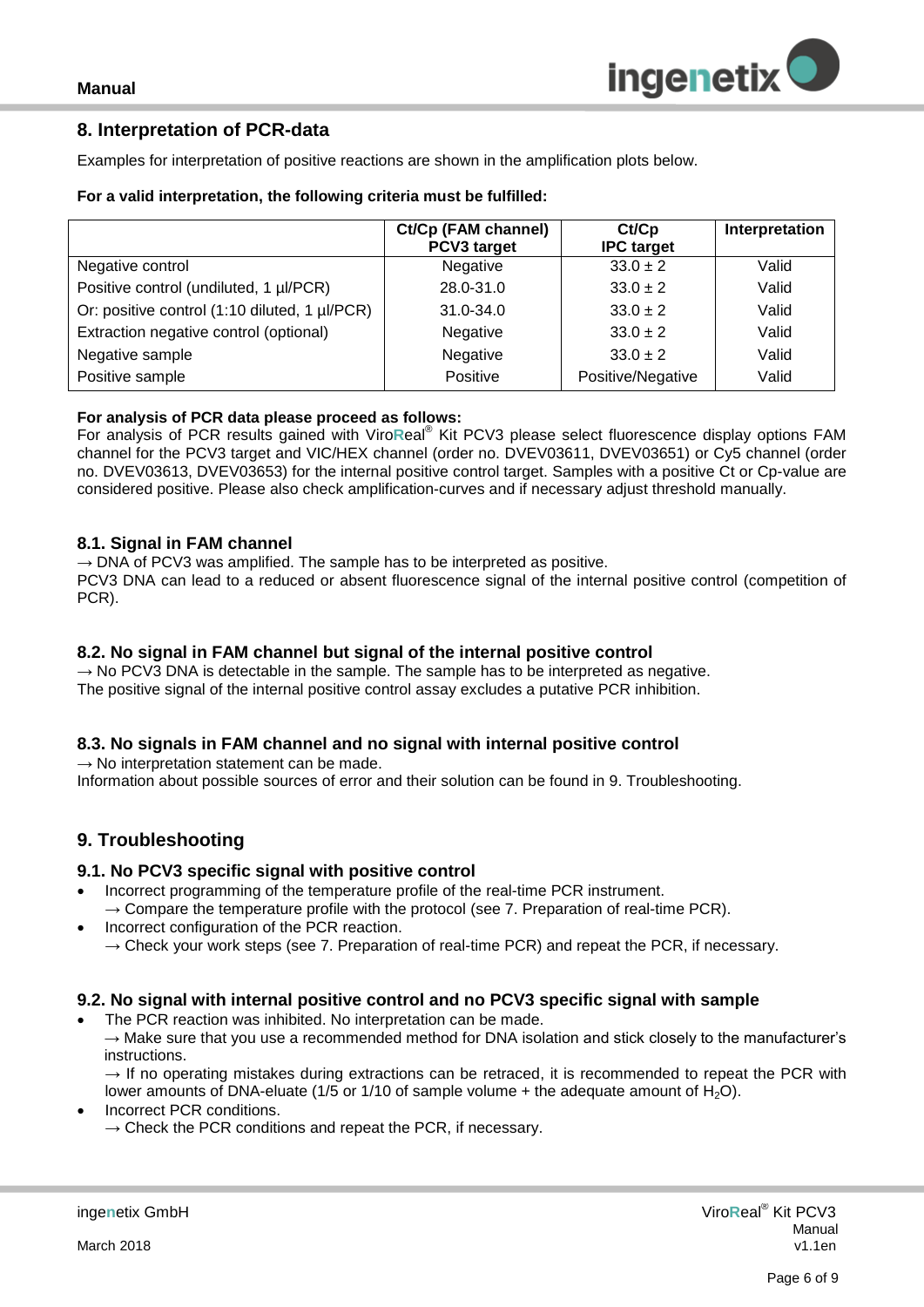

#### <span id="page-6-0"></span>**9.3. PCV3 specific signal with negative control**

- A contamination occurred during preparation of the PCR.
- $\rightarrow$  Repeat the PCR with new reagents in replicates.
- $\rightarrow$  Strictly pipette the positive controls at last.
- $\rightarrow$  Make sure that workspace and instruments are decontaminated at regular intervals.

#### <span id="page-6-1"></span>**9.4. PCV3 specific signal with negative control of DNA-extraction**

- A contamination occurred during extraction.
	- $\rightarrow$  Repeat the extraction and PCR using new reagents.
	- $\rightarrow$  Make sure that workspace and instruments are decontaminated at regular intervals.

## <span id="page-6-2"></span>**10. Specifications**

Viro**R**eal® Kit PCV3 was evaluated with the Applied Biosystems® 7500 (Fast) instrument (Thermo Fisher Scientific). For further validation data, please contact inge**n**etix.

#### <span id="page-6-3"></span>**10.1. Analytical sensitivity and linearity**

The analytical sensitivity is 10 template copies/PCR. The The assay shows linearity over the range of 10 to 10,000,000 target copies/reaction with a slope of -3.1 and a R2 of > 0.99 as shown in Figure 1.





#### <span id="page-6-4"></span>**10.2. Analytical specificity**

The specificity is ensured by the selection of highly specific primers and probe. The primers and probe were checked for possible homologies to currently published sequences by sequence comparison analyses. This also validated the detection of so far known PCV3 strains.

Viro**R**eal® Kit PCV3 is specific for porcine circovirus type 3 (no cross-reaction with PCV1 or PCV2).

#### <span id="page-6-5"></span>**10.3. Kit performance**

Performance of ViroReal<sup>®</sup> Kit PCV3 with an Applied Biosystems<sup>®</sup> 7500 (Fast) instrument (Thermo Fisher Scientific) is shown in Figure 2.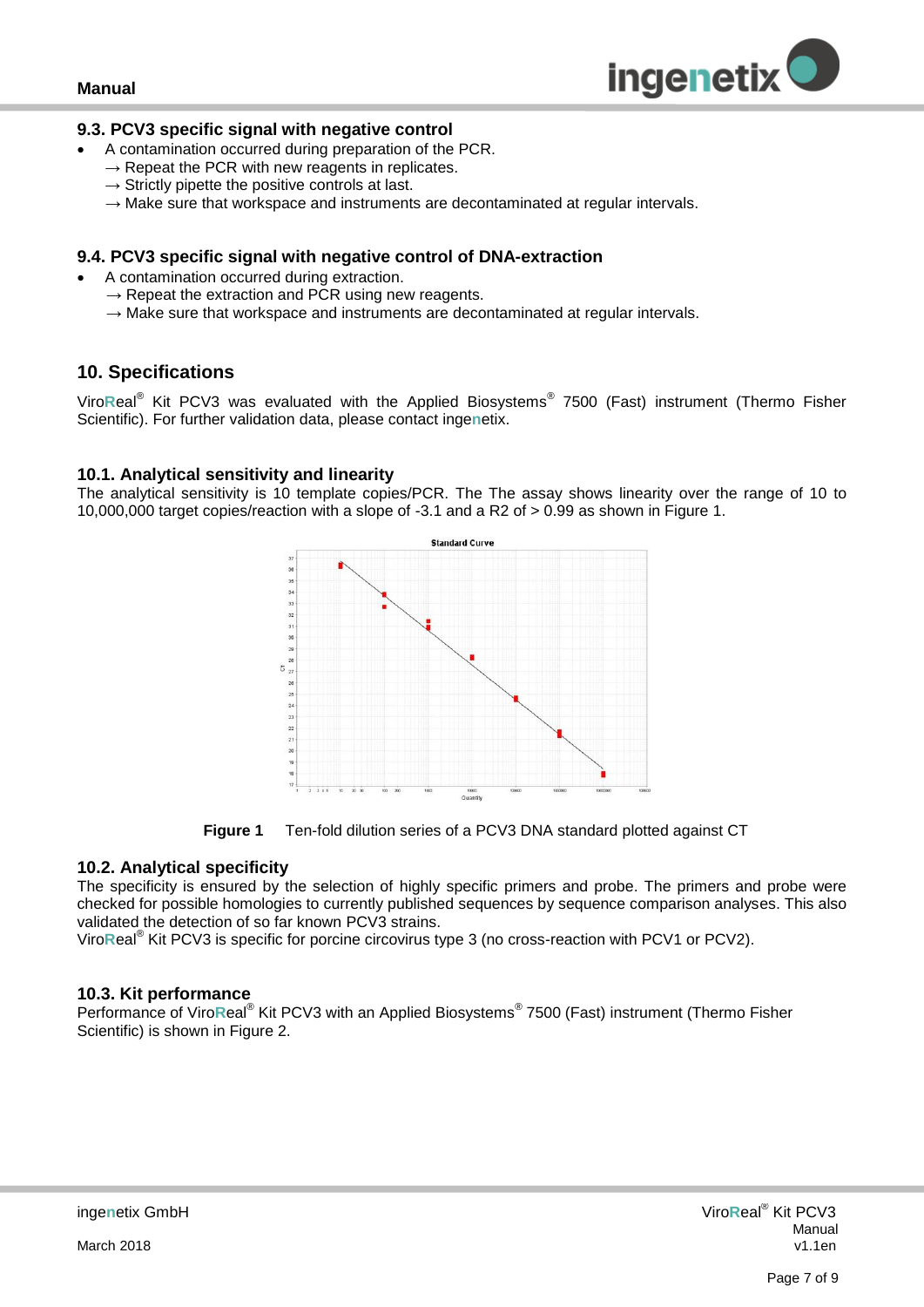



#### **Figure 2** Performance of Viro**R**eal® Kit PCV3